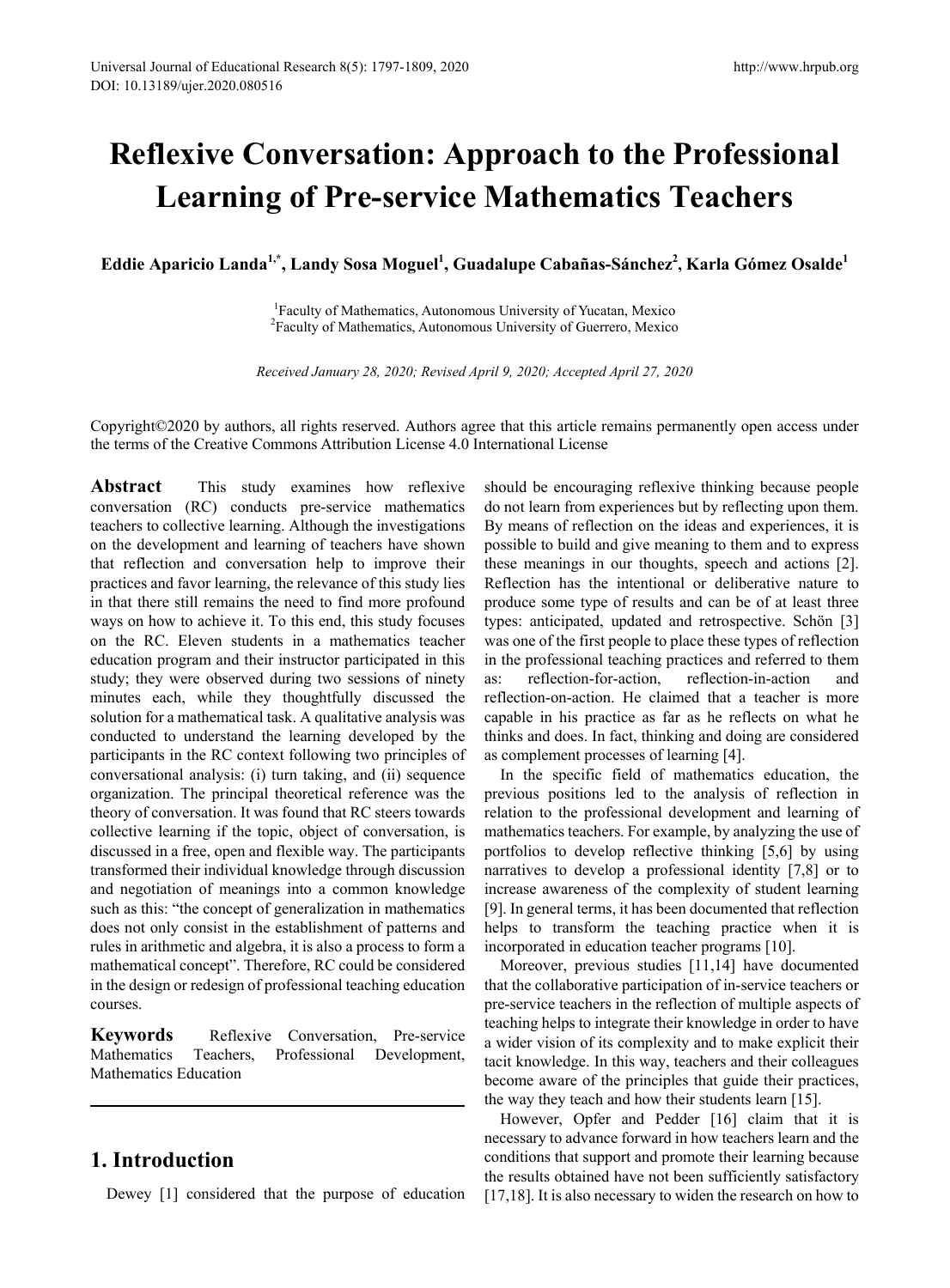favor a significant reflection among teachers [10]

In this sense, some researchers consider that one way to involve teachers in their professional development and learning is through their participation in research communities dealing with teaching and learning processes [12,19]; because sharing their reflections in these communities broadens their visions of the complexities of these processes and of themselves as teachers [14,20].

Raelin [21] points out that reflection is mainly interactive so that conversations between colleagues stimulate it and even allow negotiation and development of a shared understanding of the teaching practice and how to commit to it [22]. Therefore, conversation has an important role in teachers' self and collective reflections because they can lead to a better understanding of the mathematical topic, its teaching and learning on the part of the teachers [23].

The literature has recognized the importance of reflection and conversation for the professional development of teachers and mathematics teachers in particular [24-27] [10,28]. However, they have been treated separately most of the time, accounting for one or the other, and assuming reflection as an inherent part of the conversation. It has also been reported several times that collective reflection does not occur as often as it should be expected in professional learning communities [29] and that when teachers show signs of reflection on their practice, they focused on the teaching aspect rather than on learning, including their own [6]. Therefore, more research is needed on how to promote significant reflections among teachers [10].

Research, such as Needham's [30], mentioned five "different forms" in which conversation has been connected with learning and professional growth. However, it is not clear how reflection is present in the conversations, and even when reflection is an essential aspect of the learning of teachers, its efficient development requires scaffolding for its integration into the professional practice [31]. Based on the above, it is thought that reflexive conversation could be the articulating concept that provides an additional insight into the professional

development processes of future teachers with emphasis on the conversational.

According to the main idea regarding the theory of conversation, learning is produced through conversations about a topic. These conversations make knowledge explicit and lead to the formation of new shared concepts [32-34].

In consequence, we consider it necessary to study how RC between pre-service mathematics teachers constitutes a means to promote professional development and learning; we specifically focus on their professional practice because, as mentioned before, conversation is the basis of individual and collective reflection which, in turn, takes form of knowledge and learning for the interlocutors [32,35].

The purpose of this paper is to inform about how reflexive conversation favors the learning of pre-service mathematics teachers, considering that professionals develop their knowledge through a reflexive process of formulation and reformulation of problems [3] and that all professional conversions have the potential to have a more profound professional knowledge [36]. We are particularly interested in the characterization of a RC space in which the thoughts and actions of the participants are constituted in collective learning. In this sense, we examine how reflexive conversation can lead to a collective learning of pre-service mathematics teachers in the context of a Didactics of Mathematics course.

## **2. Theoretical Framework for RC**

For Pask [34] conversation involves a process of negotiation of shared understandings which leads to the emergence of knowledge. Therefore, conversational learning is to have a dialogue between peers who build their understanding through exchanges of their ideas, thoughts and feedback. He proposed a cyclic model of learning (Figure 1) between two participants (teacher and learner) concerning a topic named "the skeleton of a conversation".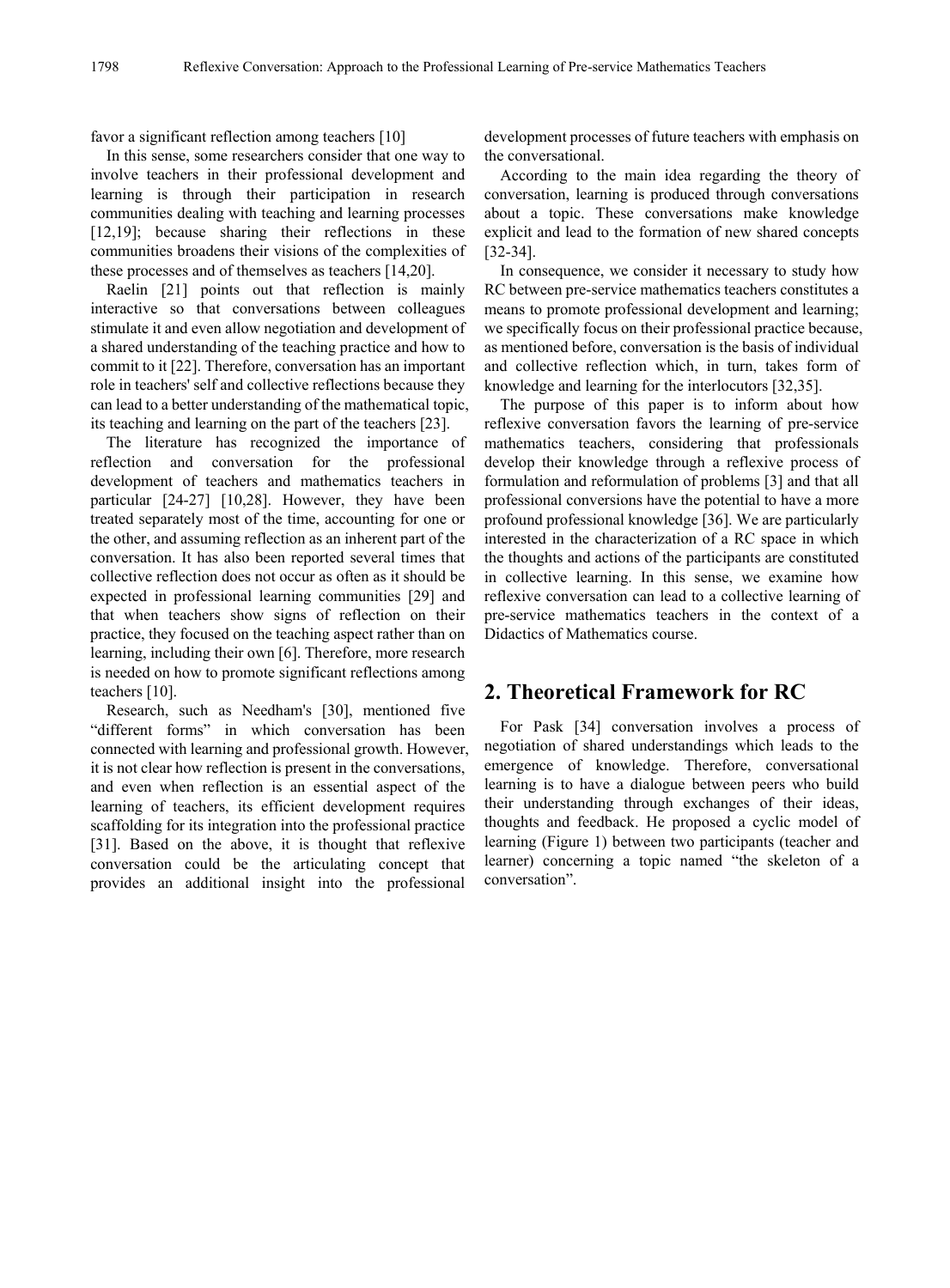

Figure 1. Pask's skeleton of a conversation. Source: Scott (2001, p. 352)



Figure 2. The Experiential Learning Cycle (Kolb & Kolb, 2017, p. 32)

The horizontal connections in this skeleton represent verbal exchanges that can occur in at least two levels, the *how* and *why*, relative to the procedural and conceptual knowledge, respectively. The vertical connections represent causal relationships with feedback, a hierarchy of processes that controls or produces other processes. There is a canonical world in the lower level of this hierarchy in which the teacher may induce or exemplify the topic through non-verbal demonstrations [37].

In the conversation theory of Pask, learning is the result of an interaction between two or more participants that intentionally look for a common understanding, and even when the answers to specific questions of a topic are personal, the meaning is produced by agreements based on the conversation. In other words, understanding is built individually [38], and learning consists of changes in the individual structure of knowledge.

In a similar way to Pask, Kolb and Kolb [4] defined "conversational learning" as a process in which people build new meanings and transform their collective experiences in knowledge through conversations. They proposed an experiential learning cycle composed of four learning modes: Concrete Experience (CE), Reflective Observation (RO), Abstract Conceptualization (AC) and Active Experimentation (AE) (figure 2). CE mode consists in learning from experiencing/feeling; mode RO is related to observing and reflecting on what has been done/experienced in CE (learning by processing); mode AC is related to theorizing or generalizing the experience from RO (learning by generalizing), and mode AE is related with implementing or proving a theory for future experience (learning by doing). The central arrows in Figure 2 indicate the dialectic relationships between these learning modes in the cycle. On the one hand, it shows the relationship  $(CE - AC)$  by which the experience is captured; on the other hand, it shows the relationship (RO – AE) by which the experience is transformed.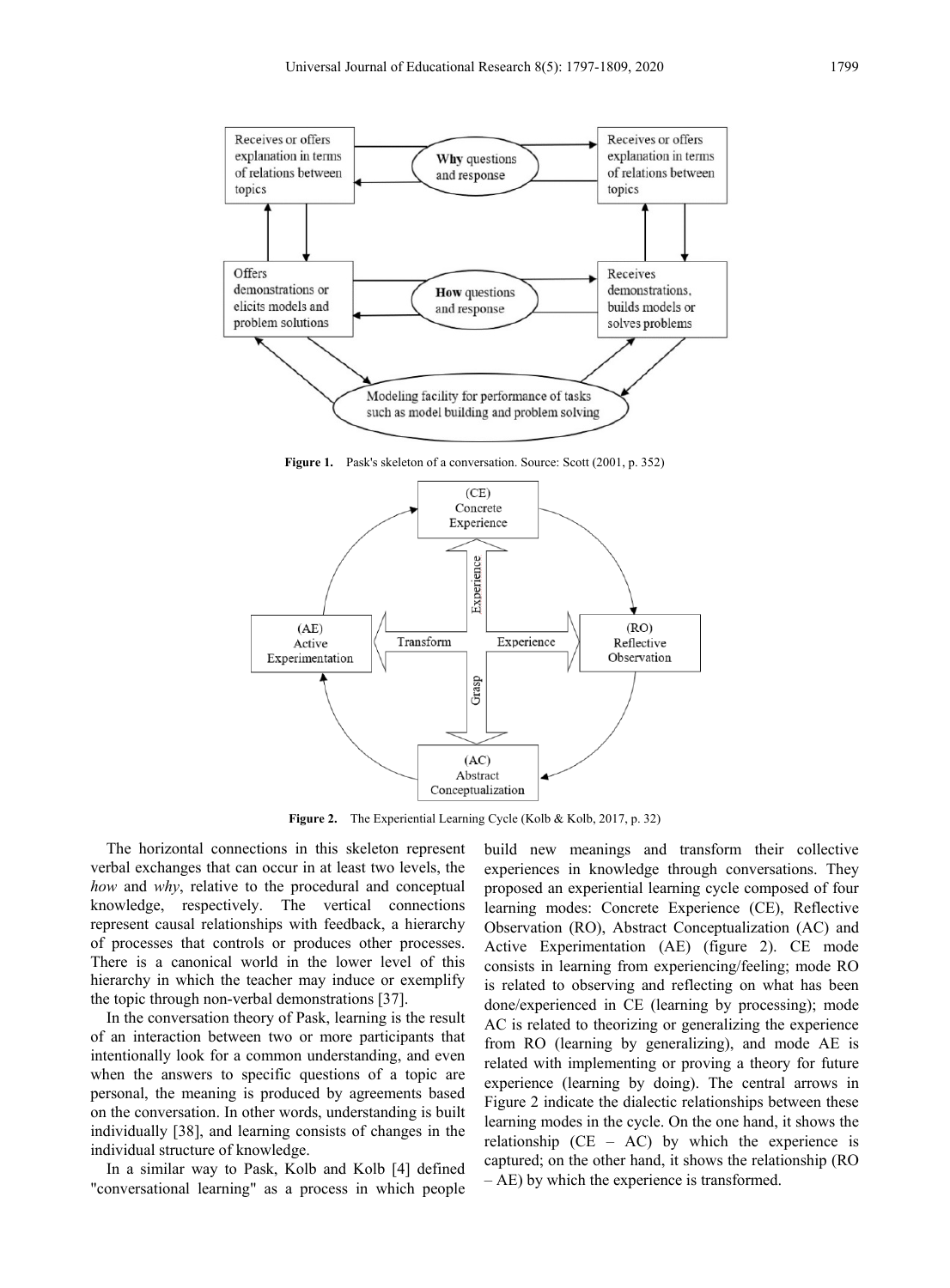

**Figure 3.** Conversational learning cycle (Kolb & Kolb, 2017, p.191)

In this way, conversational learning implies a cyclic, dialectic and holistic process of adaptation to the world in which transactions between a person and the environment are given [1]. Baker, Jensen and Kolb [33] claim that the experiential is the principal source of learning and that learning is reinforced as far as people pass through the cycle of experience, reflection, abstraction and action; in this way, they construct meanings from their experiences during conversation. The authors argued that people construct shared meanings through conversations based on their experiences and improve their understanding as they remain open to dialogue.

Figure 3 shows this conversational learning process. It represents that while a person is receiving feedback (CE) and formulating perceptions (RO), the other one is creating intentions based on these perceptions (AC) and acting on them (AE).

In a certain way, the models of Pask, and Kolb and Kolb complement each other. The conversational learning model of Pask consists of dialogical interactions based on the exchange of ideas on a specific topic; learning is produced by means of questioning (questions and answers). On the other hand, the conversational learning model of Kolb and Kolb consists of dialogical interactions based on opposites and contradictions in the topic of discussion to achieve learning. In addition, in the model of Pask, learning is not just a matter of the evolution of schemes as in the Kolb and Kolb's model, but also considers the relationship with the content. Both models identify the role of dialogue to foster learning, either with a chain of questions and answers, or an acceptance of differences, contradictions and conflicts that occur during

the discussion leading to the emergence of meanings [39].

Having said this, both models make little reference to reflection as part of conversations, and according to Dewey [40], learning does not come from our experiences but from reflecting upon them. Reflection must be with the mental action of representing actions before the individual and with the process of construction of objects (meaningful things). Therefore, it is necessary to extend the idea of conversation to reflexive conversation with the purpose of deepening and completing understanding about how and who will participate in it and foster professional learning.

In the context of the theoretical frameworks described above, an RC involves more than sharing information or experiences where the participants may or may not agree [37]. It involves speaking and listening reflexively [41], this is, a willingness to engage in a dialogue in which ideas are exchanged and articulated through the negotiation of meanings, the acceptance of questions and the argumentation of ideas that could eventually lead to a new understanding of the topic of conversation.

Therefore, the concept of RC in this study includes the transformation of individual and collective thoughts and actions of the interlocutors associated with a topic of conversation or situation, when they are able to reach higher levels of awareness of the consequences, with the implicit or explicit support of open questioning and interaction of opposites and contradictions.

Consequently, the integration of the models described above is proposed to examine how reflexive conversation is involved in producing professional learning (Fig. 4).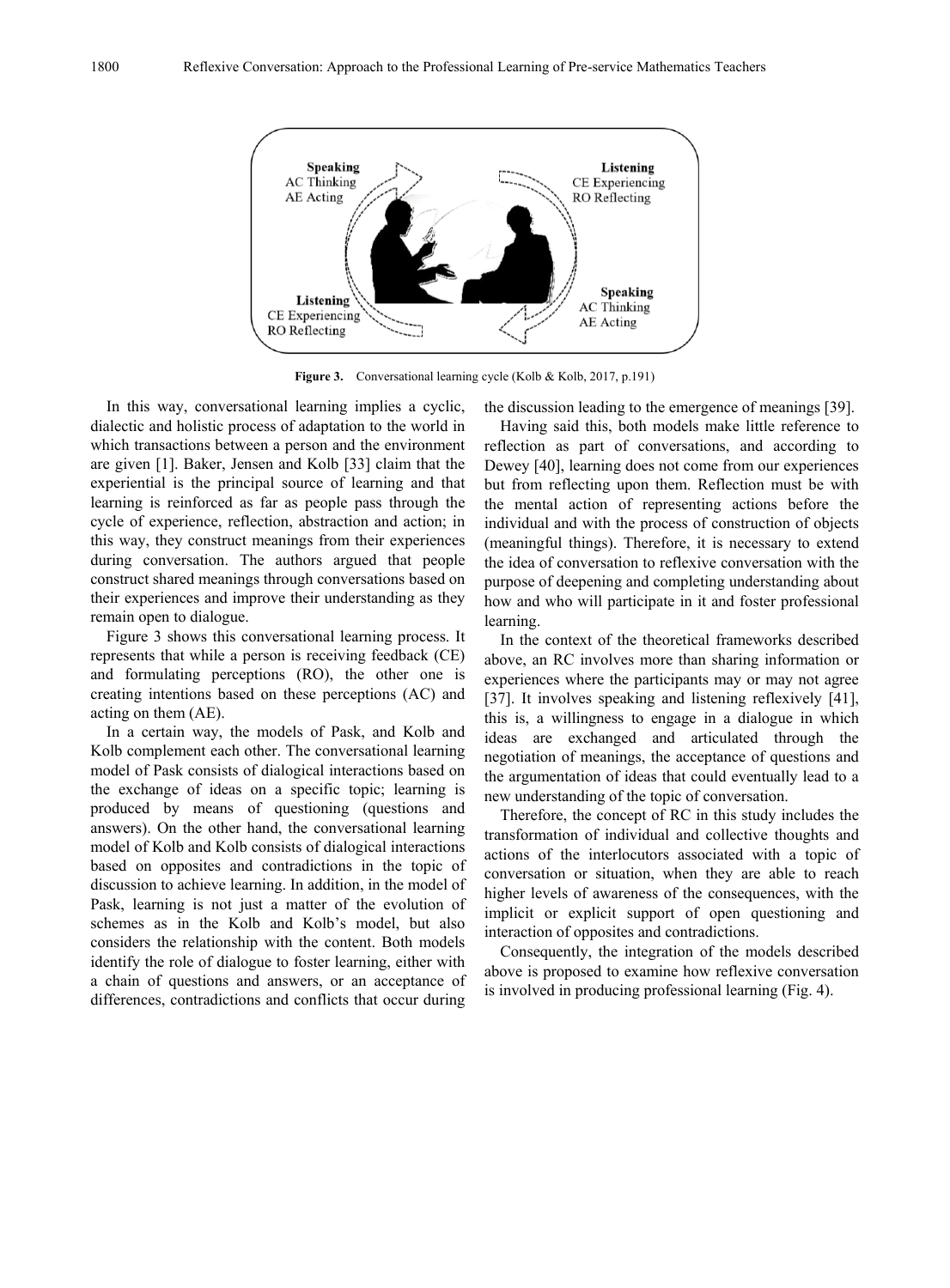

**Figure 4.** Reflexive conversation and collective learning based on Pask (1976) and Kolb and Kolb (2017)

Learning by perception (how) is in the first level of figure 4; while learning by information processing (why) is in the second level, which is perceived as more demanding in a cognitive sense; however, they complement each other to produce deeper learning. The two conversational levels are connected through causal processes like experimentation, reflection, thinking and action.

### **3. Method of Study**

Due to the interest in understanding the learning of future teachers from their conversational interactions in the context of an RC, a qualitative-interpretative methodology [42] was chosen; this methodology considers that knowledge comes from the subject-object interaction in such a way that the interactions, between people and the environment and between thoughts and meanings are the focus of the analysis [43].

### **3.1. Context of the Study**

This study was carried out in the context of a Didactics of Mathematics course which is taught in the last semester of a mathematics teacher's education program in a public university in Southeastern Mexico. This program lasts for eight semesters and includes mandatory, elective and free courses related to teaching development in areas like mathematic topics, didactics of mathematics and the use of technology with educational orientation, among others.

The course has duration of 48 hours distributed over 16 weeks, with 2 sessions of 90 minutes of classroom work per week. During this period of time, aspects related with the teaching and learning of mathematical contents in basic and secondary education, such as arithmetic, algebraic, geometric, and statistics contents are addressed with an average of 12 hours per content. The work is essentially participatory, and the teacher plays the role of guide.

#### **3.2. Instrument for Collecting Information**

Bearing in mind that conversational learning may start by interacting with questions such as the "how" and "why" of a specific topic [34] and that the requirements for solving a problem are factors in a guidance of reflection [1], it was decided to use a mathematics task in an open question mode so it could be the object of discussion and reflection.

The instructor posed the task in the following way: To what extent is it possible to infer that an even number is the result of multiplying two consecutive integers? This task was proposed near the beginning of the course (second week).

### **3.3. Participants**

There were eleven participants (8 women and 3 men) in this study with an average age of 22 years. The instructor was a member of the research team. She has a doctoral degree in the field of mathematics education and five years of experience in the teacher education program. The criteria for selection of the participants were to be students in the last semester of this program and to be enrolled in a course where they used their previously learned mathematical and didactic knowledge.

### **3.4. Data Collection**

We refer to the participants in this study with the codes W1, W2, W3... W8, for women, and M1, M2, M3, for men, to maintain their anonymity. The code for the teacher is T.

The participants were organized into four teams of two people and one of three to solve the task. They were then asked to share their answers with the entire group. Every team chose one member to present their results and, if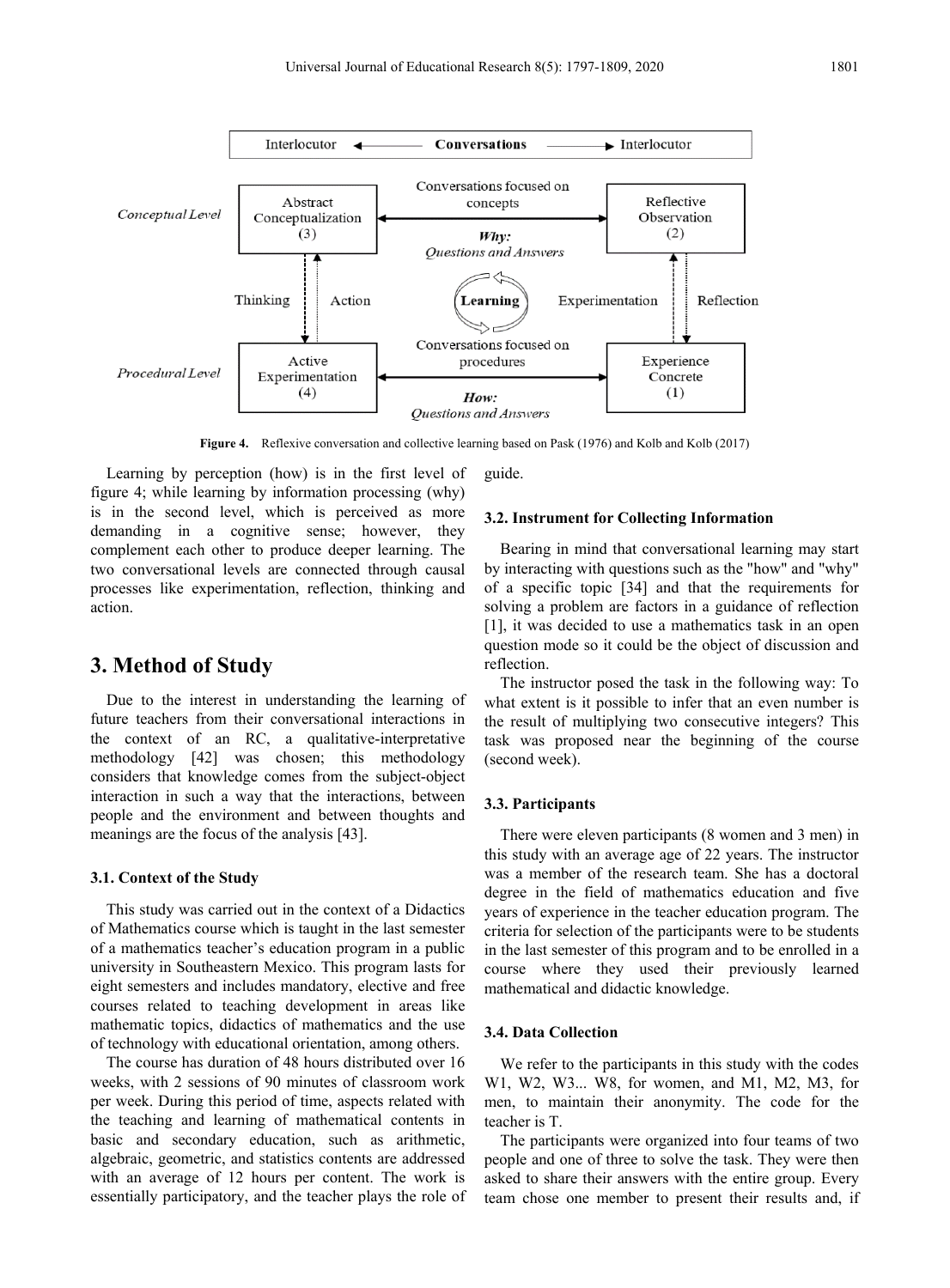necessary, other members of the team make precisions or clarify the exposition. The teams were organized in the following way: (W1, W2), (W3, M1), (W4, W5), (M2, M3), (W6, W7, W8).

Two sessions in total were carried out, each one lasted 90 minutes. The registered conversations focused on the posed task. The information was collected through nonparticipant observation; the conversational interactions between the instructor and the group of students were audio and videotaped. All records were transcribed for their analysis.

### **3.5. Analysis of Data**

For the first part of the qualitative analysis, the conversations were organized based on two principles of conversation analysis [44]: (i) turn taking, and (ii) sequence organization. The turns taking are determined by the moment in which the interlocutors change the speaker-listener roles, allowing them to detect thematic episodes, which form organizational sequences (coherent sentence sequences). Thus, in order to understand learning in a conversational interaction, the conversations were divided into propositions [45], understood as units of knowledge, that is, sentences with one single predicate [44].

Subsequently, based on the scheme of Figure 4, the organized data was analyzed in two ways. The first way consisted in the identification of propositions related to knowing how and knowing what. In doing so, a review was conducted of the conversation episodes associated with information exchanges on how the future teachers managed to solve the task and their justifications for their answers (why), focusing on the type of reflection used in their actions. The second way consisted in the identification of the modifications of the thoughts of the future teachers as a result of their reflections and negotiation of meanings.

To identify and describe reflections on a procedural level, it is useful to consider them as characterized by discussions focused in the construction or use of procedures connected with the solution of the task; while for reflections on a conceptual level, it is considered that thoughts are characterized by focusing on the use of conceptual ideas or theories.

# **4. Results**

#### **4.1. Actions and Reflections in Conversations**

This section shows how actions and reflections during conversation on the procedural level indicated in figure 4 are characterized by discussions focused on the mathematical content of the task and its specificity; namely, to determine to what extent it is possible to infer if the product of two consecutive integers is an even number.

Before the conversation and group discussion, two teams wrote their answers to the task on the board. Image 1 shows the written response of team (W1, W2) and image 2, the response of team (W3, M1).



**Image 1.** Written response of the team (W1, W2) on the board

| One of two consecutive numbers is necessarily odd and the other is even                                                                              |
|------------------------------------------------------------------------------------------------------------------------------------------------------|
| $a, a + 1, a + 2, \cdots$                                                                                                                            |
| We have the product of an even number and an odd number                                                                                              |
| • If p is even $\rightarrow$ $p = 2(r)$ , r being any number<br>• If q is odd $\rightarrow p \cdot q = 2(r)q = 2(rq)$ This product is even.          |
| Then, the product of two consecutive numbers is even, because one of them is a multiple of<br>two. Then, its product should also be a multiple of 2. |

**Image 2.** Written response of team (W3, M1) on the board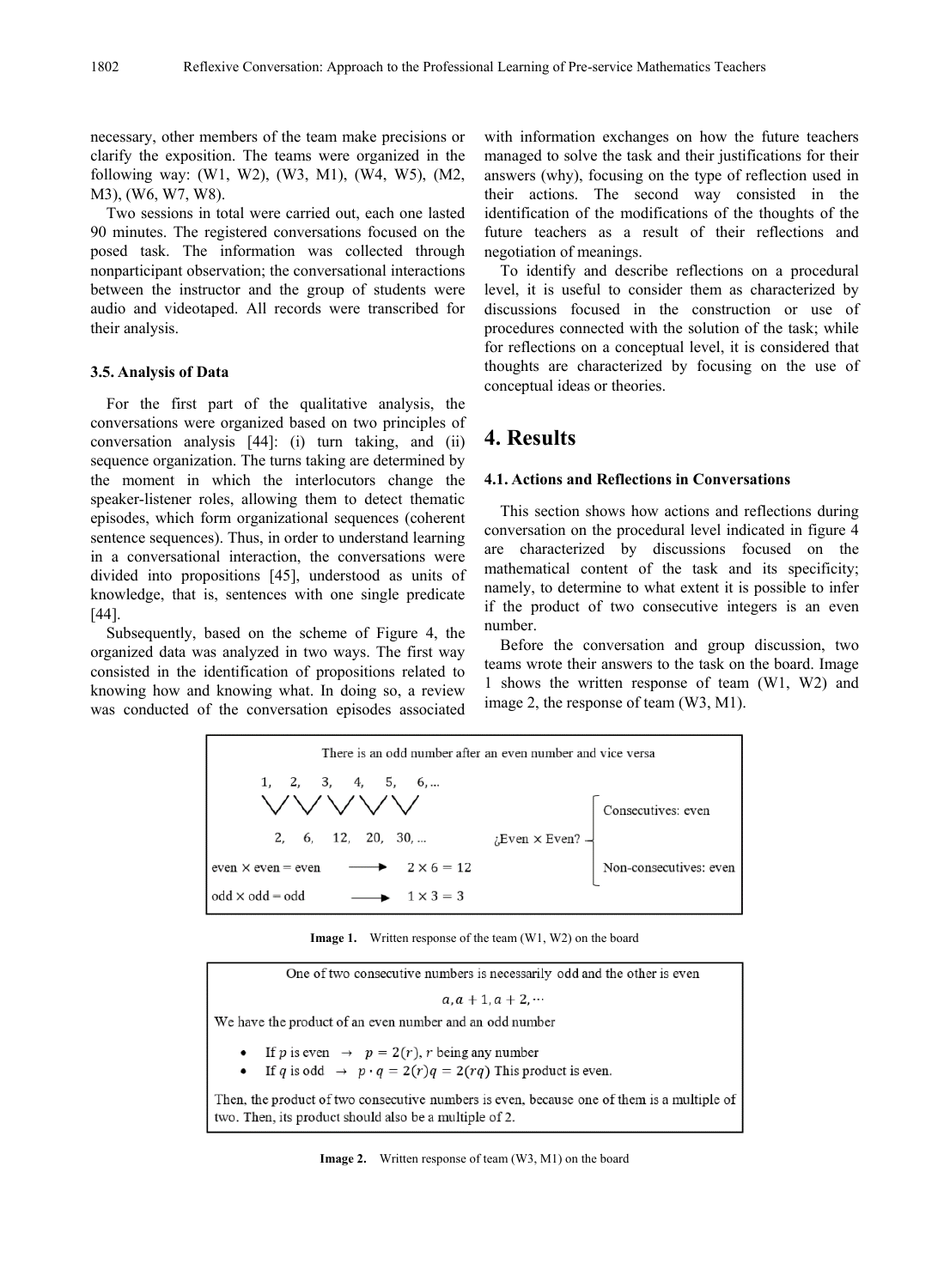The initial conversations of the pre-service teachers focused on discussions that recognized or verified if the result of the multiplication of two consecutive integers is an even number. The level of the content of the conversation was procedural because it was based on the use of multiplications of specific cases of even and odd numbers. This was observed in the following excerpts of the conversation:

01:  $(W1, W2)$ :  $(...)$ , What happens if we multiply two even numbers?  $2 \times 6 = 12$ , but they are not consecutive numbers.

An odd number with an odd number also gives us an odd number.

02:  $(M2, M3)$ :  $(...)$ , this is for cases, as he mentioned. Arithmetic is about a student indicating, for example, that  $2 \times 6 = 12$ , thinking cases [points to image 1]. In contrast, (...), algebraic thinking is about taking two consecutive numbers, but bigger numbers, and asking what happens; and, therefore, generalizing what happens in this case (...)

03: (W3, M1): (…), I would consider generalization as a proper part of the algebraic thinking; however, identification of patterns, the relationship between quantities, is part of arithmetic. In this case, there is a certain relationship between the quantities that are increasing: 2 leads to 4, and then to 6, and there are always two units, (...) one could conclude that the multiplication of two consecutive numbers is even, generalization!

04: (W4, W5): At the beginning, we thought that there could be no generalization in arithmetic (...) However, after reflecting on what we understand as generalization, for example here, if the result of multiplying two consecutive numbers is an even number, then it is a generalization  $(...)$ We realized (...) that there could be generalizations in arithmetic and algebra (...) We started thinking about the specificities of each area (...), we reconsidered and thought that there could be generalizations in arithmetic. And we said that in the sequence [images 1 and 3], it is satisfied from 2 to 6, 4 is missing and it can be generalized as being

multiples of two, as said before.



**Image 3.** Multiplication of consecutive integers and their differences, written by W4 on the board

05: (W3, M1): How are the results of two consecutive numbers? 2, 6, 12, 20 and 30. There is a multiplicative relationship:  $2 \times 1$ ,  $2 \times 3$ ,  $2 \times 4$ ,  $2 \times 5$ ,  $2 \times 15$ , I would see that, but I think it would take me away from the point.

06: (W1, W2): We say that a number is one way to generalize in arithmetic. We saw the proof proposed by our classmates later and we started to think that literals participate in some way; we wondered if we were talking about algebra.

We think that on what (W4, W5) are talking about, it would be a construction or searching for the behavior of a sequence.

07: (W1, W2): There [image 4], it would satisfy that the product of two consecutive integers is an even number, and we can see that they have the number two in common (...)

08: (M2, M3): How could you come to a representation? We mean, to something more general. We think it is interesting.

09: (W3, M1): (…) We are seeing it now, what is the meaning of the position in this context? We think it is a way to place the previous rectangle in the actual one [image 4].



**Image 4.** Process followed by M1 to interpret *2k* as a generalization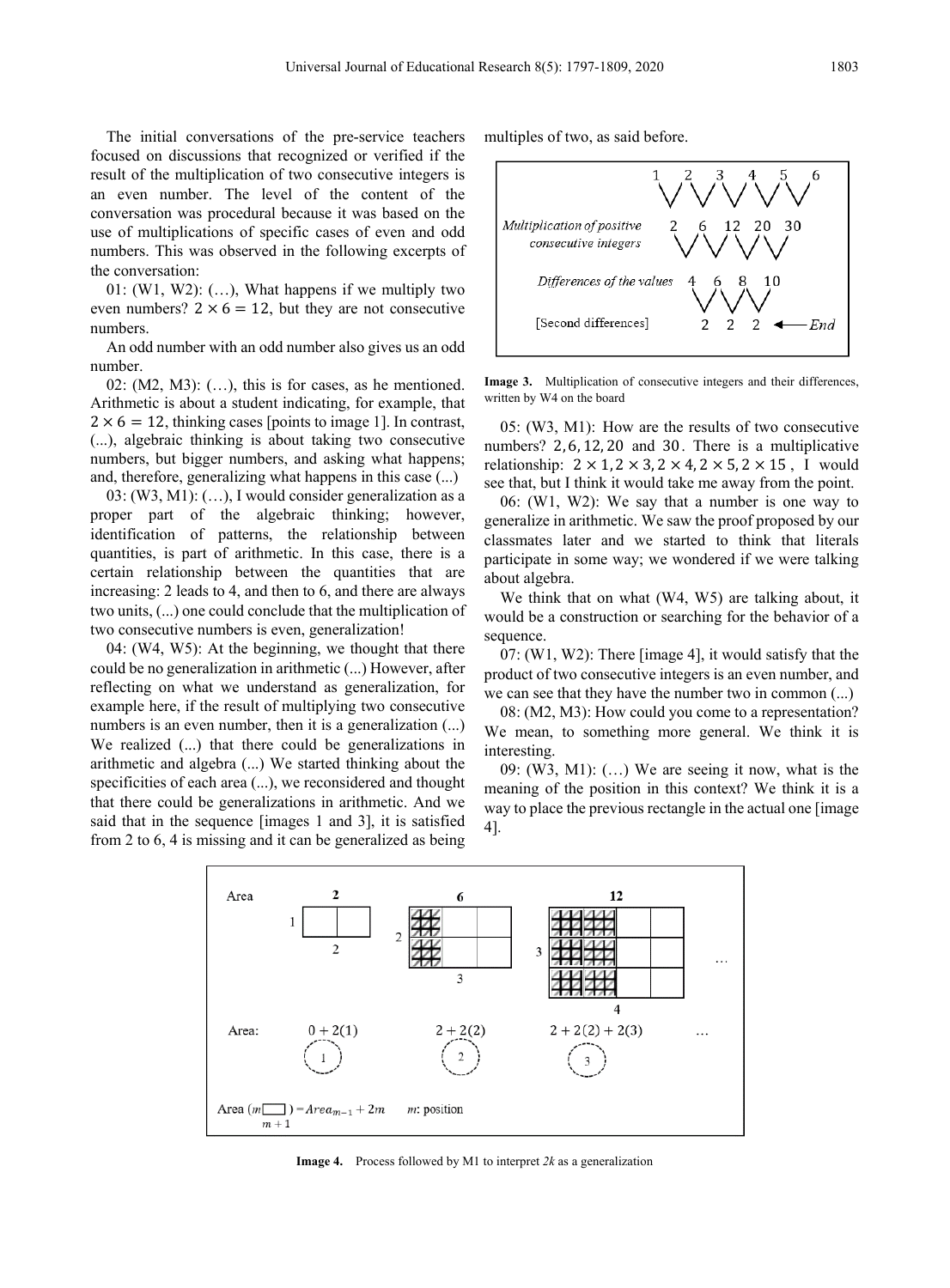It was identified that the participants tried to generalize the result when they questioned what could happen by multiplying two consecutive numbers or big numbers 02. This means that they were asking for the general conditions in which the product of two numbers is even and supported their arguments in the use of geometrical and literal representations (Image 4). For example (Image 3), M1 looks for a pattern on how the product of the multiplication of two consecutive numbers is increasing through the estimation of the recursive differences (based on the answer of W4) in 03. He gave a geometrical representation that illustrated the pattern followed by the numbers 2, 6, 12… in order to show evidence of what he said and persuade his fellow participants. These conversations lead the participants to a reflection, 04 and 06, to generalization in arithmetic and algebra. Therefore, the actions and conversations extend beyond the specificities of the task and lead to reflections on the concept of generalization in mathematics.

Three types of reflections were identified in the conversations:

*Anticipated reflections*: They were characterized for referring to future actions. These actions were related to the teaching of the arithmetic content of the task. The next lines of the dialogue show some of these reflections.

10: (M2, M3): We wonder if this is a trivial question for an elementary school student, yes or no and why? And then, is this trivial for a high school or a university student?

For example, this [image 2], can an elementary school student do it? We think that this is an answer of a university student.

11: (W3, M1): We think that if an elementary school student knows how to generalize, then it could be said that he could also make interpretations.

12: (M2, M3): This could be considered as an initial point for teaching even numbers.

*Updated reflections*: They are expressed in present indicative. They were made in connection with the mathematical content of the task, as shown in the excerpts 13 through 17, or with their teaching (excerpts 18 and 19).

13: (M2, M3): We think that these types of answers depend on previous knowledge and actual tools to establish connections. Because, similar to the answer of (image 2), one could consider an integer *n* and *n+1*, sorry, *n* an even number, and  $n+1$  an odd number, then by multiplying them, we get  $n^2 + n$  and conclude that it is even. Is it easy? What does it say to me? Or, what is missing? Is there another proof to conclude it is even? We could say, you know, is it easy?

14: (W3, M1): We still think there is a relationship between the numbers. We are trying to see a relationship. How are the results of two consecutive numbers: 2, 6, 12, 20 and 30? There is a multiplicative relationship  $2 \times$  $1, 2 \times 3, 2 \times 4, 2 \times 5, 2 \times 15$ , We could see that, but we think it would take me away from the point.

15: (W1, W2): We were discussing and thinking about

generalization in arithmetic and all what was mentioned above.

We say that a number is one way to generalize in arithmetic.

16: (W6, W7, W8): We was thinking about what was mentioned on the use of the variable.

17: (W3, M1): What was mentioned in line 09.

18: (M2, M3): We were also thinking that it could represent a linear behavior of a function in Calculus.

19: (W1, W2): We think that what (W4, W5) mentioned would be the construction (...) of a sequence.

*Retrospective Reflections*: They are expressed in past time. Most of them were made in connection with teaching the arithmetic content of the task. The next lines show some of the reflections.

20: (W3, M1): It could be the transition between arithmetic and algebraic thinking. We don't know, if recognizing an algebraic or arithmetic structure implies this transition. In elementary or secondary school, we detail this data, don't we? This is, an even number multiplied by an even number is even; or an odd number multiplied by an odd number, is odd; but there is a doubt left if this is always satisfied. For example, with bigger numbers (...).

21: (W4, W5): What was mentioned in line 04.

22: (W1, W2): What was mentioned in line 06.

23: (W3, M1): Then the solution proposed is an arithmetic structure, isn't it?

We made a reference to something like this, a transition to the algebraic thinking.

### **4.2. Thinking in Conversations**

This section shows how actions and thinking, corresponding to the conceptual level indicated in Figure 4, refer to discussions focused on knowledge and mathematical conceptualizations, specifically the ones related to arithmetic and algebraic generalization. The development of thinking was observed when the students went beyond the particularities of the task and focused on wider aspects, such as the meanings of generalization, its teaching and learning on different educational levels. Furthermore, the participants managed to identify their own thoughts related to the thoughts of others, being able to withdraw their statements, improve them, or even complement in a mathematical or didactical way.

The identified thoughts were organized into two types:

*Divergent thinking*: It is characterized by generating ideas in several directions searching for "the best" solution to a problem. The next lines show examples of this type of thinking:

24: (W3, W1): We considered what would happen if we multiply two even numbers.

For example,  $2 \times 6 = 12$ , but they are not consecutive.

An odd number with another odd number also results in an odd number.

We considered what would happen if we multiply two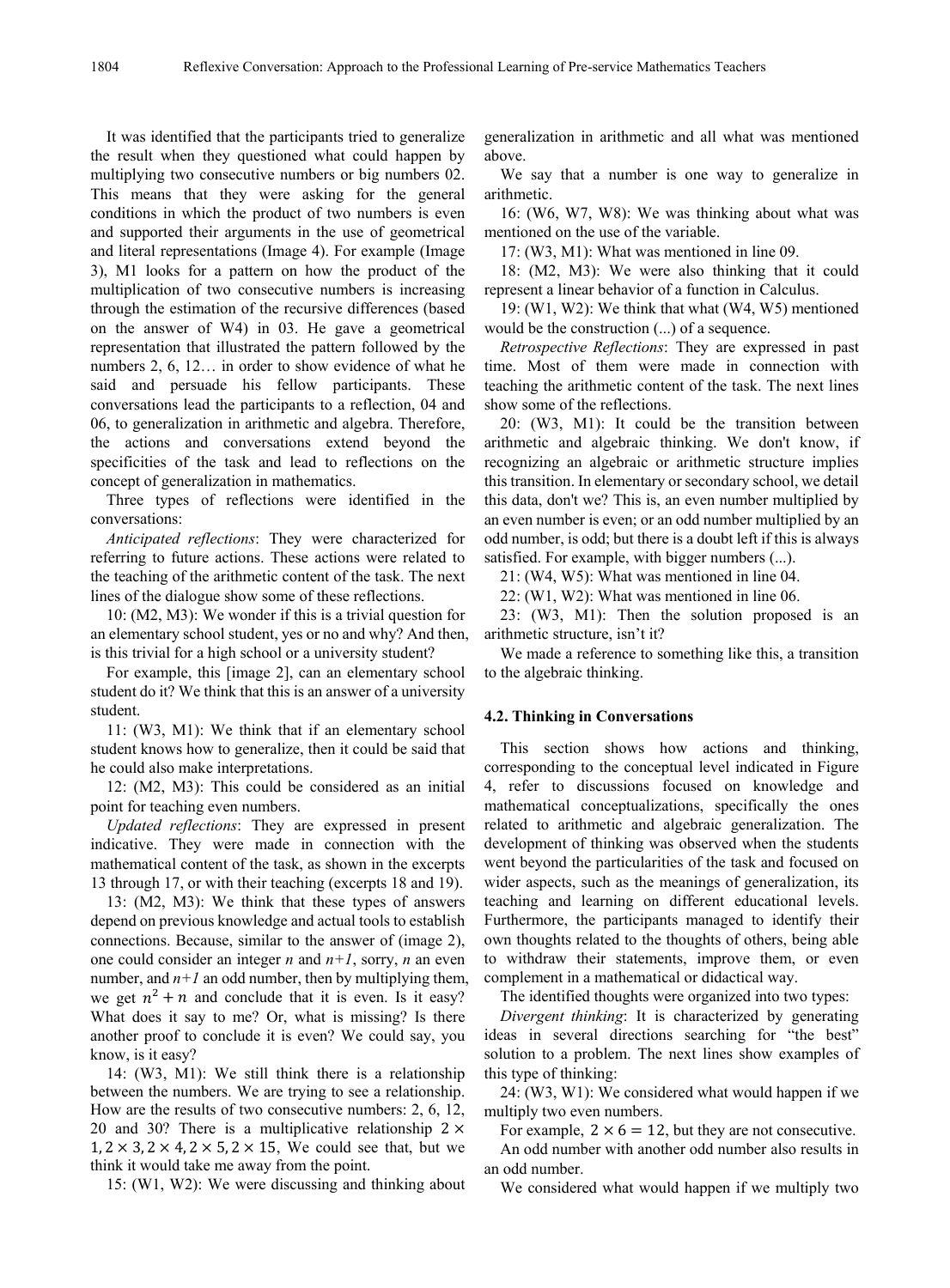consecutive numbers, one even and one odd.

25: (W3, M1): What was mentioned in line 03.

26: (W3, M1): What was mentioned in line 14.

27: (W4, W5): We propose thinking the even number named 2k as the measure of the area of a rectangle.

For example, the rectangle with base 2 and height 1, this is of area 2, and so on. It would be like generalizing the pattern.

*Convergent thinking*: It is characterized by looking for "the correct answer" to a problem in a logical way; for example, detecting common patterns or regularities that could lead to the abstraction of a general concept. The next excerpts are examples of this type of thinking:

28: (M2, M3): What was mentioned in Line 13.

29: (M2, M3): We think it different. We consider that algebraic thinking requires the development of a thinking approach to establish relationships between variables and constants, so generalization would not be exclusive of algebra. In fact, it is possible to generalize in calculus and geometry. Let's say that generalization does not only appear in algebra, it appears in all branches of mathematics.

30: (W1, W2): We say that a number is one way to generalize in arithmetic.

31: (W6, W7, W8): (…), the use of literals does not imply that it is algebra.

32: (W3, M1): We think there is some difference between arithmetic and algebraic thinking; arithmetic thinking involves a process of generalization.

33: (W6, W7, W8): It depends on the interpretation we make for  $2k$ , if we think of  $k$  as a general number.

34: (W3, M1): We can share our idea of what (W4, W5) they said [shares image 4]

#### **4.3. Reflexive Conversations**

Two reflexive conversation (RC) moments concerning the posed tasks were identified in the context of the recorded conversations. The first moment relates to the mathematical and didactical content in the task. This is exemplified with the following dialogues.

35: (M2, M3): For example, this [the answer of (W3, M1)] … can an elementary school student do it? (…), it depends on the knowledge and educational level (…)

36: (W3, M1): When we are in this transition of thinking, it is possible to specify and conclude a result.

It was observed that the participants were not only becoming aware of the consequences of their actions and thoughts in this task, they also related them with the cognitive demands in teaching and learning arithmetic and algebra by educational level. For example, the ability to transition between arithmetic and algebraic thinking (see also lines 10, 13 y 20.

The second moment of RC involves questions and contradictions around their thoughts and actions in the task; these led to a "natural evolution" of the conversation

interactions focused on the negotiation of ideas and meanings, specifically in the concept of generalization in mathematics. In this regard, the following dialogical excerpts are shown:

37: (W4, W5): (…), mathematics is about patterns, relationships and generalizations, (...) then (...) generalization occurs in all areas of mathematics (...)

38: (W4, W5): (…) we considered that there could be no generalization in arithmetic, that was our idea, (...), but after reflecting on what we understand as generalization (...) we realize and conclude that it is possible to make generalizations in arithmetic and algebra, but in a different way, (...) we now retract and (...) yes, there can be generalization (...)

39:  $(W3, M1)$ : We are still  $(...)$ ; however, there is a transition to algebra.

40: (W1, W2):  $(...)$  the number is one way to generalize in arithmetic.

41: (W6, W7, W8): the use of literals does not imply that it is algebra.

42: (W6, W7, W8): (…) It can be arithmetic or algebra, it depends on the interpretation we make for the expression  $2k$ .

43: (W1, W2): There, (…) The product of two consecutive integers is an even number which is satisfied (…)

44: (M2, M3): Yes, this could be considered as an initial point for teaching even numbers.

45: (W3, M1): We are seeing it now, what is the meaning of the position in this context? We think it is a way to place the previous rectangle in the actual one.

Reflexive conversations led to common understanding of the collective; they began by sharing their approaches, processes, ideas and meanings. At the beginning, the RC was focused on the specificity of the task and their respective answers. Later, there were questionings on the procedural level of those assertions. However, these discussions "evolved naturally" from opposites and contradictions until they reached a conceptual level. This passage between reflexive conversations from procedural to conceptual, together with the emergence of shared meanings, provides evidence of the learning of this group of pre-service teachers. The next section discusses the way in which the reflexive conversation contributed to the collective learning.

### **4.4. Learning and Reflexive Conversations**

Conversational learning is a process of the construction of (new) meanings and understanding of a topic in a shared way, which constitutes knowledge [4, 34]. Therefore, learning in the framework of an RC is the transformation of individual knowledge or of its structure as a result of the negotiation of meanings from which interlocutors acquire higher level of awareness about the consequences of their thoughts and actions relative to the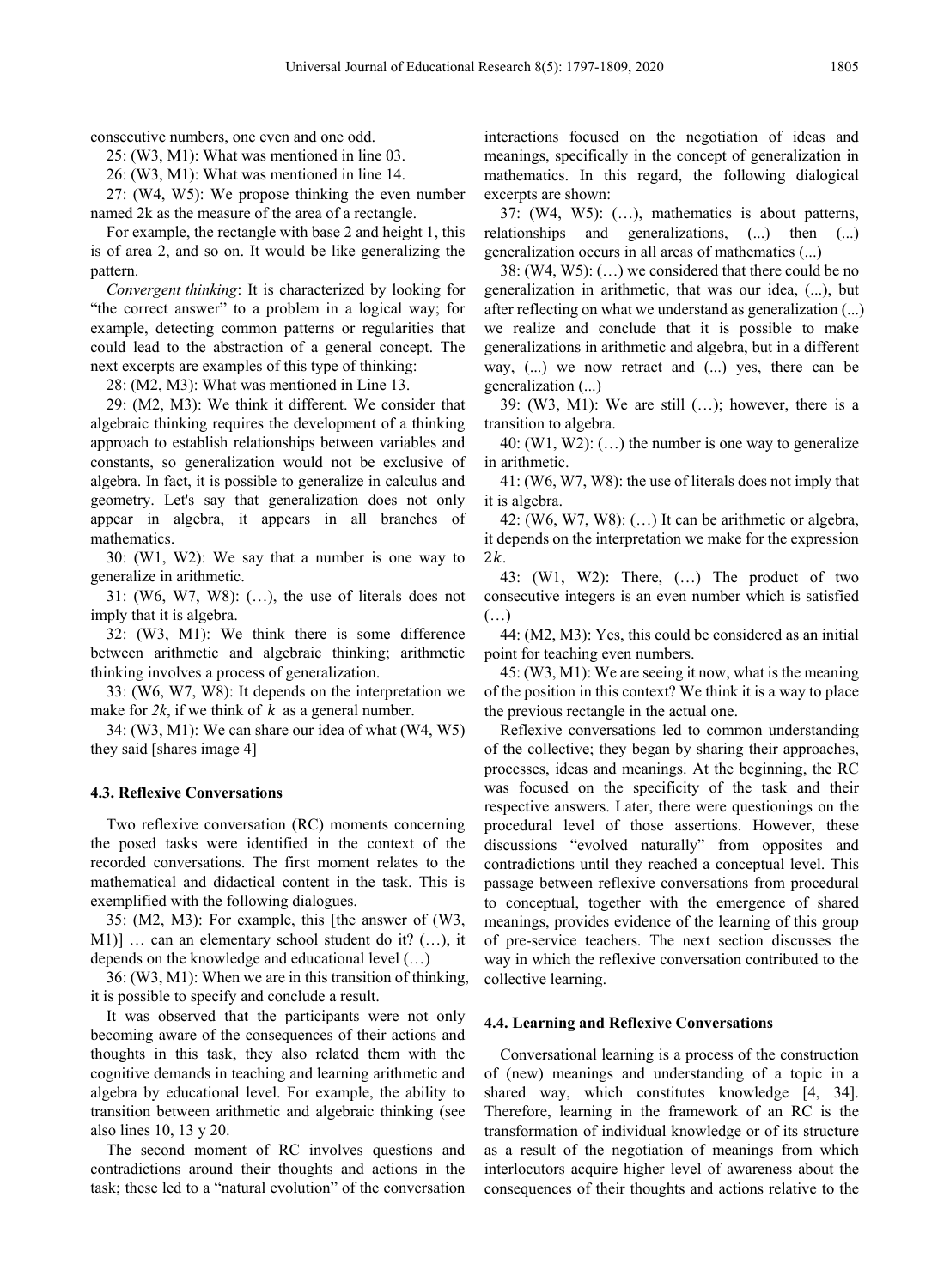topic of conversation supported by questionings, and interaction with opposites and contradictions.

An example of learning in RC is the fact that the participants transformed their individual knowledge through discussion and negotiation of meanings into a common knowledge such as this: "the concept of generalization in mathematics does not only consist in the establishment of patterns and rules in arithmetic and algebra (including other areas of mathematics), it is also a process to form a mathematical concept; in this case, the concept of even number". The excerpts 02, 03, 04, 06 and 37 give evidence of this transformation.

In this sense, conversational learning is the result of reflections and changes in the way of thinking of the participants; it started with a guided discussion by questioning the understanding between two teams that were at different conversational levels; for example, the discussion of team (W1, W2) was at a procedural level, while team (W3, M1) was at a conceptual level.

Contradiction in thoughts, negotiation of ideas or the fact of living a dialectic to understand the experience "Grasp experience" [4], fostered the movement of the approaches and the passage of conversation towards the transformation of the experience "transform experience"; for example, team (W1, W2) moved to a conceptual level, while (W3, M1) moved to a procedural level.

The conversational learning described was enhanced by a dialogue which combines questions and answers; the contradictions appeared, and the differences were accepted. According to Bakhtin [39], dialogue aligns discussion and meanings. This also agrees with Simoncini, Lasen and Rocco [46] who report that a guided dialogue enhances the future teachers to obtain better perspectives of their teaching practices, including their ways of

thinking and doing.

# **5. Discussion**

This study characterized the notion of RC and described its relationship with the emergence of collective learning among pre-service mathematics teachers in the context of a didactics of mathematics course.

Some investigations show that, even when it is possible to conduce some conversations between teachers to the reflection on their practice, it is still necessary to specify the type of tools needed to achieve this, such as coaching and the use of structured questions [47,48]. In this study, the reflexive conversation allowed the emergence of professional learning opportunities in future teachers by encouraging an exchange and articulation of ideas. RC was based on the questioning of mathematical knowledge and its use in the resolution of a task, the argumentation of the procedures and concepts used, as well as in the negotiation of meanings associated with them. Thus, future teachers generated common understandings about the type of cognitive demands in learning arithmetic and algebraic contents, and they specifically reached a consensus on the meaning of mathematical generalization. In other words, RC provided opportunities to develop knowledge of mathematical and pedagogical content among participants.

Figure 5 shows how RC enabled the passage between the modes of learning in figure 4; the issues that favored the transit between the two levels of conversation: questioning, contradiction, negotiation of meanings and generation of agreements.

|                                              | <b>Moment 1. RC</b> on the didactic and<br>mathematical content of the task |                                                                                    | å                                       | and its                            | <b>Moment 2. RC</b> on the pertinence of<br>the actions in the task.                           |    |                                                                                                           |
|----------------------------------------------|-----------------------------------------------------------------------------|------------------------------------------------------------------------------------|-----------------------------------------|------------------------------------|------------------------------------------------------------------------------------------------|----|-----------------------------------------------------------------------------------------------------------|
| (W1, W2)                                     | СE                                                                          | the<br>Response to<br>task by means of<br>analysis<br>of<br>the<br>cases.          | algebraic<br>and<br>etic                | Ξ.<br>generalization<br>to algebra | generalization in mathematics                                                                  | RO | Even number is a generalization in<br>arithmetic. There is generalization<br>in all areas of mathematics. |
| Dialectic to<br>understand the<br>experience |                                                                             |                                                                                    | knowledge related to the task<br>arithm | passage from arithmetic<br>ď       | learning                                                                                       |    | Dialectic to<br>transform<br>experience                                                                   |
| (W3, M1)                                     | AC                                                                          | the<br>to<br>Response<br>task by using the<br>structures of even<br>numbers $2k$ . | Questioning about                       | Identification of the role         | possible didactical implications for its teaching and<br>$\overline{\mathrm{m}}$<br>Discussion | AE | Generalization is also a process.<br>This implies its development as a<br>mathematical ability.           |

**Figure 5.** RC and transition between ways of learning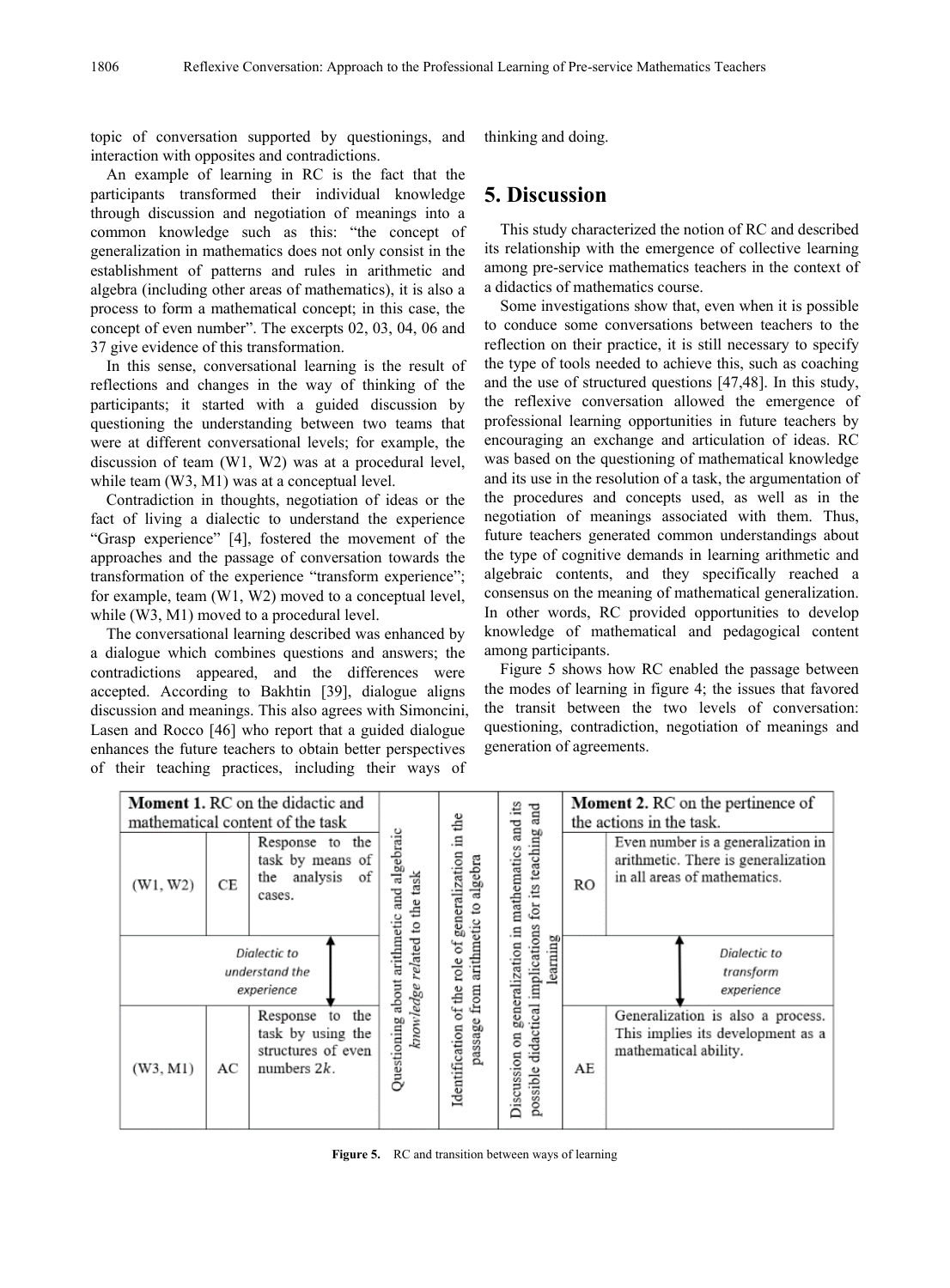Reflection is a key aspect in training teachers and their learning; however, researchers report that its efficient development requires scaffolding for its integration with the professional practice [31]. This investigation suggests that the emergence of spaces for reflexive conversation characterized by a free, open and genuine discussion among pre-service mathematics teachers does not only enhance reflection processes, but also generates collective learning associated with their future professional practice.

The three types of reflections made by the participants, transformation of their thoughts and actions, and the type of learning generated associated with the proposed task, show that the RC supported the discussion and reflection on their future teaching practice, the learning of the students and the mathematical knowledge. Therefore, the RC created learning opportunities associated with their mathematical knowledge for teaching. This is in line with the studies associated with the role of conversation in professional learning communities [26, 49].

Results support the idea to continue the research on how to promote reflexive conversation among pre-service teachers and their instructors, because in a short period of time, the pre-service teachers increased their knowledge about the meaning of generalization in mathematics and its possible didactical implications for its teaching and learning. This could enhance the development of a shared vision of the future teaching practice and how to become involved in it [22].

On the other hand, these results are consistent with the studies of Demissie [50], Jaworski [19], Chamoso, Cáceres and Azcárate [6] that suggest that the participation in collective inquiry processes fosters reflexive thinking among pairs. As shown in this research, questioning the mathematical knowledge in the posed task enabled the emergence of several types of reflections and the modification of ways of thinking.

### **6. Conclusions**

The integration of the theoretical approaches of Pask [34] and Kolb and Kolb [4] about conversation relative to the modes and learning styles allowed us to have more elements to examine and describe the role of the RC in the production of collective learning in the context of a professional teaching program. On one hand, the relationships between reflection, conversation and learning, proposed in figure 4, are clarified; on the other hand, it can be seen that questioning, contradiction, negotiation of meanings and generation of agreements are central aspects to conduct a dialogue that leads to collective learning in the context of professional training.

It is considered that RC can be a means to promote the transition between procedural and conceptual learning in mathematics courses because learning was not just the result of both types of understanding, but it also comes from the conversation. They slowly become aware of their knowledge and future professional practice because of their willingness to discuss in an open and flexible way.

Although the visual resources, such as diagrams and figures on the board, were not part of this study, it can be said that these resources were important to support the interactional conversations, represent ideas and share understanding through specific examples. Especially, they helped in expanding and refining understanding among the participants, complementing their efforts to support or deny their statements in relation with the task.

Finally, we consider it necessary to deepen our understanding of how to involve RC as part of the mathematics teaching programs to make it useful for the development of professional learning in a collective way, as in this study, and to generate anticipated reflections related to the future teaching practice that goes beyond concepts and proper contents of the programs of the course.

### **REFERENCES**

- [1] J. Dewey. Education and Experience. New York, NY: Horace Liveright, 1938.
- [2] D. Kolb. Experiential Learning: Experience as the Source of Learning and Development. Englewood Cliffs, NJ: Prentice Hall, 1984.
- [3] D. Schön. The reflective practitioner: How professionals think in action. London: Temple Smith, 1983.
- [4] A. Kolb & D. Kolb. The Experiential Educator. Principles and Practices of Experiential Learning. Kaunakakai, Hawaii: EBLS Press, 2017.
- [5] J. M. Chamoso & M.J. Cáceres. Analysis of the reflections of student-teachers of mathematics when working with learning portfolios in Spanish university classrooms. Teaching and Teacher Education,  $25(1)$ ,  $198 - 206$ ,  $2009$ . https://doi.org/10.1016/j.tate.2008.09.007
- [6] J. M. Chamoso, M.J. Cáceres, & P. Azcárate. Reflection on the teaching-learning process in the initial training of teachers. Characterization of the issues on which pre-service mathematics teachers reflect. Teaching and Teacher Education, 28(2), 154 – 164, 2012 https://doi.org/ 10.1016/j.tate.2011.08.003
- [7] R. Bjuland, M.L. Cestari, & H.E. Borgersen. Professional mathematics teacher identity: Analysis of reflective narratives from discourses and activities. Journal of Mathematics Teacher Education, 15(5), 405 – 424, 2012. https://doi.org/10.1007/s10857-012-9216-1
- [8] A. Graham, & R. Phelps. Being a teacher: Developing teacher identity and enhancing practice through metacognitive and reflective learning processes. Australian Journal of Teacher Education,  $27(2)$ ,  $11 - 24$ ,  $2003$  http://d x.doi.org/10.14221/ajte.2002v27n2.2
- [9] T. Lange & T. Meaney. Professional development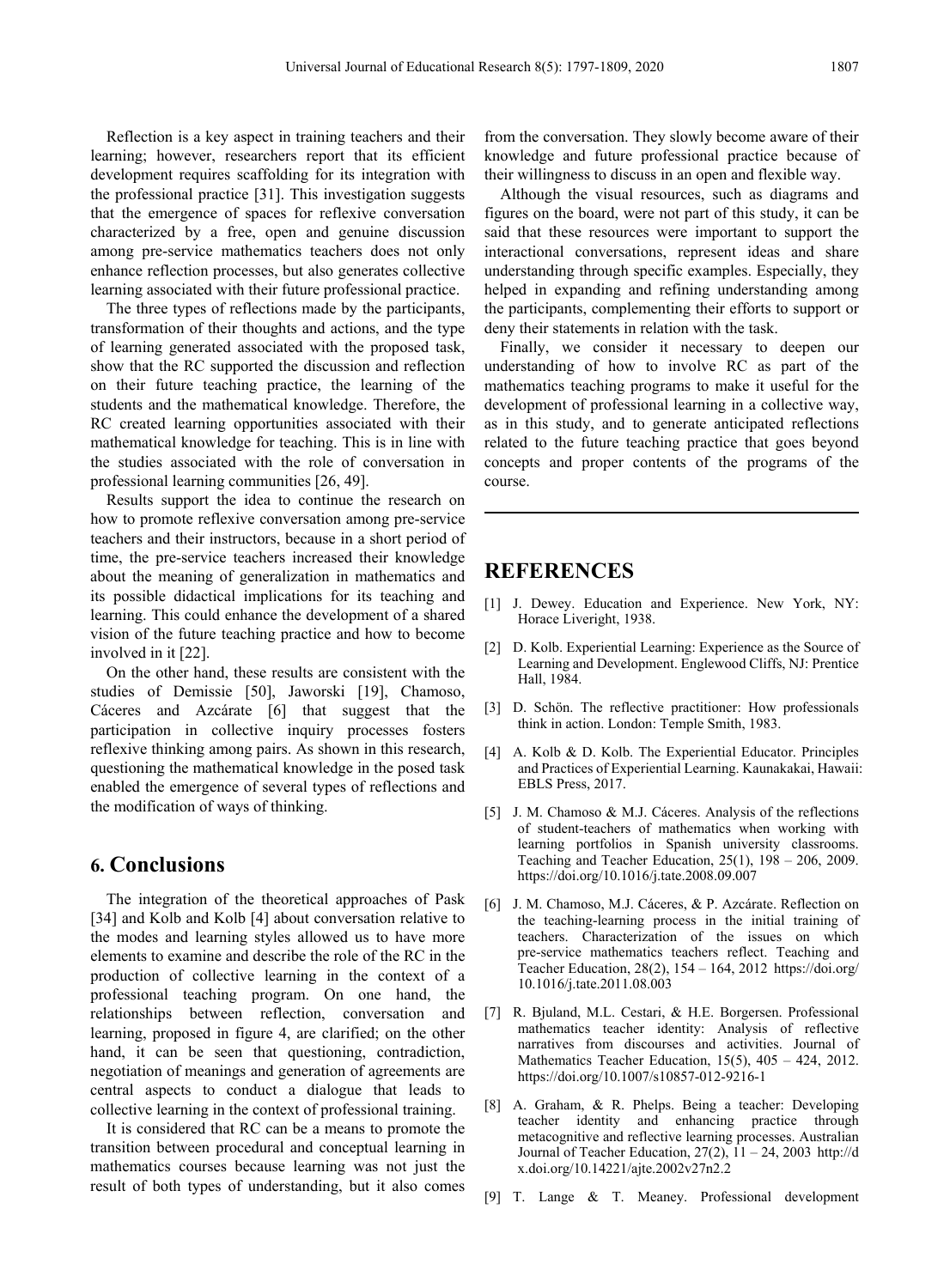facilitators: reflecting on our practice. In Wilkinson, J., Bristol, K. and Ponte, P. (Eds.). Professional Development. Education for all as praxis (pp.  $81 - 99$ ). New York: Routledge, 2017.

- [10] L.L. Saylor & C.C. Johnson. The Role of Reflection in Elementary Mathematics and Science Teachers' Training and Development: A Meta Synthesis. School Science and Mathematics, 114(1), 30 – 39, 2014.
- [11] E.A. Davis. Characterizing productive reflection among preservice elementary teachers: seeing what matters. Teaching and Teacher Education, 22, 281 – 301, 2006.
- [12] B. Jaworski. Theory and practice in mathematics teaching development: Critical inquiry as a mode of learning in teaching. Journal of Mathematics Teacher Education, 9, 187–211, 2006.
- [13] S. Llinares & K. Krainer. Mathematics (Student) teachers and Teachers Educators as learners. In A. Gutiérrez & P. Boero (eds.) Handbook of research on the Psychology of Mathematics Education. Past, present and future. UK: Sense publishers, 2006.
- [14] D. Potari, H. Sakonidis, R. Chatzigoula & A. Manaridis. Teachers' and researchers' collaboration in analysing mathematics teaching: A context for professional reflection and development. Journal of Mathematics Teacher Education,  $13(6)$ ,  $473 - 485$ ,  $2010$ . https://doi.org/10.1007/ s10857-010-9161-9
- [15] S. Katz, L.M. Earl & S.B. Jaafar (Eds.) Building and connecting learning communities: The power of networks for school improvement. California: Corwin Press, 2009.
- [16] V.D. Opfer & D. Pedder. Conceptualizing teacher professional learning. Review of educational research, 81(3), 376 – 407, 2011. https://doi.org/10.3102/003465431 1413609
- [17] M. Artigue. Problemas y desafíos en educación matemática: ¿Qué nos ofrece hoy la didáctica de la matemática para afrontarlos? Educación Matemática, 16(3), 5 – 28, 2004.
- [18] N. Hopwood. Professional practice and learning: times, spaces, bodies, things. Dordrecht: Springer, 2016.
- [19] B. Jaworski. Mathematics teacher educator learning and development. In Jaworski, B. and Wood, T. (Eds.). The International Handbook of Mathematics Teacher Education, Volume 4: The Mathematics Teacher Educator as a Developing Professional. Rotterdam: Sense Publishers, 2008.
- [20] G.M. Ditchburn. Remembering Reflection in Pre-Service Teachers' Professional Experience. Australian Journal of Teacher Education, 40(2), 94 – 111, 2015.http://dx.doi.org /10.14221/ajte.2015v40n2.7
- [21] J.A. Raelin. Toward an epistemology of practice. Academy of Management Learning & Education,  $6(4)$ ,  $495 - 519$ , 2007.
- [22] A. Preciado Babb, M. Metz & C. Marcotte. Awareness as an enactivist framework for the learning of teachers, mentors and institutions. ZDM Mathematics Education, 47, 257 – 268, 2015.
- [23] O. Zaslavsky & R. Leikin. Professional development of mathematics teacher educators: Growth through practice.

Journal of mathematics teacher education,  $7(1)$ ,  $5 - 32$ , 2004. https://doi.org/10.1023/B:JMTE.0000009971.13834

- [24] A. Arcavi. Promoviendo conversaciones entre docentes acerca de clases filmadas de Matemáticas, Cuadernos de Investigación y Formación en Educación Matemática,  $11(15)$ ,  $385 - 396$ ,  $2016$ .
- [25] A. Eriksson. Pre-service teachers' questions about the profesión during mentoring group conversations. European Journal of Teacher Education, 40(1), 76 – 90, 2017. DOI: 10.1080/02619768.2016.1251901.
- [26] S. Hairon. Facilitation for professional learning community conversations in Singapore. Asia Pacific Journal of Education, 36(2), 285 – 300, 2016. https://doi.org/10.1080/ 02188791.2016.1148855.
- [27] K. Rasmussen. Lesson study in prospective mathematics teacher education: didactic and paradidactic technology in the post-lesson reflection. Journal of Mathematics Teacher Education, 19(4), 301 – 324. 2016. https://doi.org/10.1007/ s10857-015-9299-6.
- [28] A. Toom, J. Husu & S. Patrikainen. Student teachers' patterns of reflection in the context of teaching practice. European Journal of Teacher Education, 38(3), 320 – 340, 2015. http://dx.doi.org/10.1080/02619768.2014.943731
- [29] C.R. Smith. Continuous professional learning community of mathematics teachers in the western cape: developing a professional learning community through school-university partnership. Unpublished doctoral dissertation, University of the Western Cape, Bellville, South Africa.
- [30] K. Needham. Professional Conversations through a Coaching Lens. East Melbourne, VIC: Centre for Strategic Education. 2016.
- [31] P. Roberts. Reflection: A Renewed and Practical Focus for an Existing Problem in Teacher Education. Australian Journal of Teacher Education, 41(7), 19 – 35, 2016. http:// dx.doi.org/10.14221/ajte.2016v41n7.2
- [32] M.S. Archer. Structure, agency, and the internal conversation. Cambridge: Cambridge University Press, 2003.
- [33] A. Baker, P. Jensen & D. Kolb. Conversation as Experiential Learning, Management Learning, 36(4), 411 – 427, 2005. https://doi.org/10.1177/1350507605058130
- [34] G. Pask. Conversation theory. Applications in education and epistemology. Ney York: Elsevier Scientific Publishing Company, 1976.
- [35] L.S. Vygotsky. Thought and language (A. Kozulin, trans.). Cambridge, MA: MIT Press, 1986.
- [36] H. Timperley. Professional Conversations and Improvement-Focused Feedback: A Review of the Research Literature and the Impact on Practice and Student Outcomes. Melbourne: Australian Institute of Teaching and School Leadership, AITSL, 2015.
- [37] B. Scott. Gordon Pask's conversation theory: A domain independent constructivist model of human knowing. Foundations of Science, 6(4), 343 – 360, 2001.
- [38] R. Glanville. Conversation and design. In R. Luppicini (Ed.),